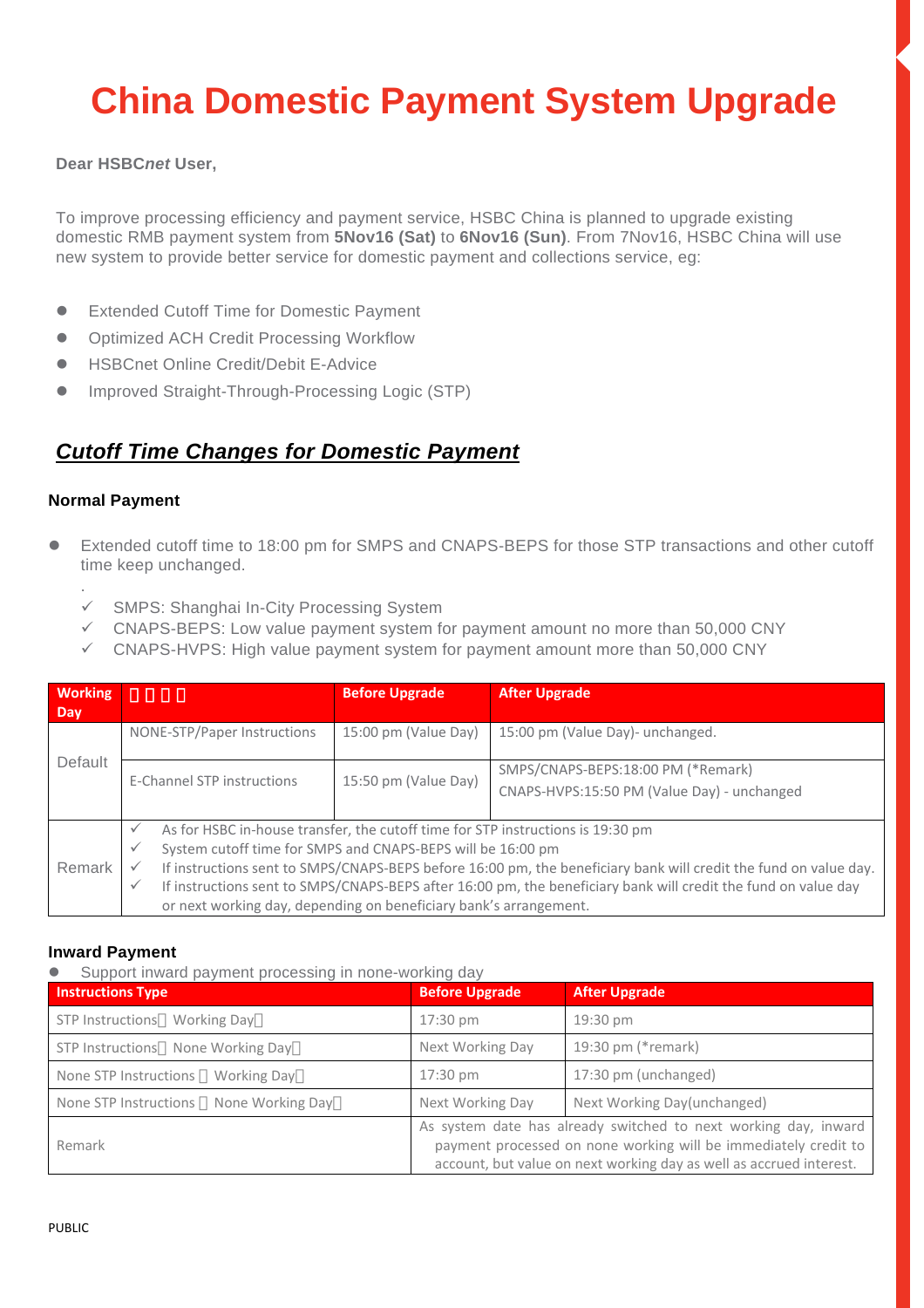### *Changes for ACH Credit Service*

ACH Credit Service refers to the one-debit-multi-credit domestic payment, which is normally used for RMB payroll or reimbursement

Under the new processing work flow, as long as the individual payment instruction has been processed, it will immediately send to beneficiary bank without any dependency on other instructions in the ACH payment file.

|              | <b>Existing Workflow (Value Day = T day)</b>                                                                                                                                                                                                                                                                                                                                                                                                                                        | New Workflow (Value Day = T day)                                                                                                                                                                                                       |
|--------------|-------------------------------------------------------------------------------------------------------------------------------------------------------------------------------------------------------------------------------------------------------------------------------------------------------------------------------------------------------------------------------------------------------------------------------------------------------------------------------------|----------------------------------------------------------------------------------------------------------------------------------------------------------------------------------------------------------------------------------------|
|              |                                                                                                                                                                                                                                                                                                                                                                                                                                                                                     | When receiving ACH file, system will immediately<br>1)<br>debit lump sum payment amount from customer's<br>account                                                                                                                     |
|              |                                                                                                                                                                                                                                                                                                                                                                                                                                                                                     | After that, system will start to process individual<br>2)<br>instruction.                                                                                                                                                              |
|              |                                                                                                                                                                                                                                                                                                                                                                                                                                                                                     | If payment instruction could be auto<br>a)<br>processed, it will be immediately sent to<br>beneficiary bank.                                                                                                                           |
|              | When receiving ACH file, system will process the<br>1)<br>individual instructions in ACH file, including<br>necessary manual process (eg instructions with<br>none standard bank name)<br>When all instructions status in one ACH file have<br>2)<br>been processed, system will then debit the lump-<br>sum amount and service charge.<br>After successfully debit the lump sum amount,<br>3)<br>payment instructions will immediately send to<br>beneficiary banks for processing | If payment instruction could not be auto<br>b)<br>processed (eg, none-standard bank name), it<br>will sent to beneficiary bank after amendment<br>by bank operation team.                                                              |
| <b>Steps</b> |                                                                                                                                                                                                                                                                                                                                                                                                                                                                                     | If payment instruction is required to "Cancel",<br>C)<br>operation team will reject this instructions<br>based on customer instruction.                                                                                                |
|              |                                                                                                                                                                                                                                                                                                                                                                                                                                                                                     | When all instructions have been processed, service<br>3)<br>charge will be collected for those successfully<br>processed transactions.                                                                                                 |
|              | Branch Operation team/RM will inform customer<br>4)<br>for those cancelled instructions on T or T+1 days<br>for customer reconciliation.                                                                                                                                                                                                                                                                                                                                            | System will generate bulk return payment and credit<br>4)<br>customer account from 17:30 pm per hour til 20:30<br>pm. The bulk return payment amount is the lump<br>sum amount for those transaction rejected by HSBC<br>bank.         |
|              |                                                                                                                                                                                                                                                                                                                                                                                                                                                                                     | *Note: System will generate bulk return on<br>17:30pm/18:30pm/19:30pm and 20:30 pm<br>separately. If the instructions is processed after<br>17:30pm, bulk return will be generated more than<br>once on customer account.              |
|              |                                                                                                                                                                                                                                                                                                                                                                                                                                                                                     | System will End of Day (EOD) report to client before<br>5)<br>T+1 8:00 am for customer reconciliation.                                                                                                                                 |
| Example      | ACH payment file with RMB 100m. However some<br>transactions with total CNY 10m could not be<br>processed.<br>HSBC will cancelled those transaction (CNY 10m) first<br>and then system will debit the lump sum amount as<br>CNY 90 m.                                                                                                                                                                                                                                               | ACH payment file with RMB 100m. However some<br>transactions with total CNY 10m could not be processed.<br>System will debit the lump sum amount as CNY 100m<br>first. CNY 10m will credit back to customer account after<br>17:30 pm. |